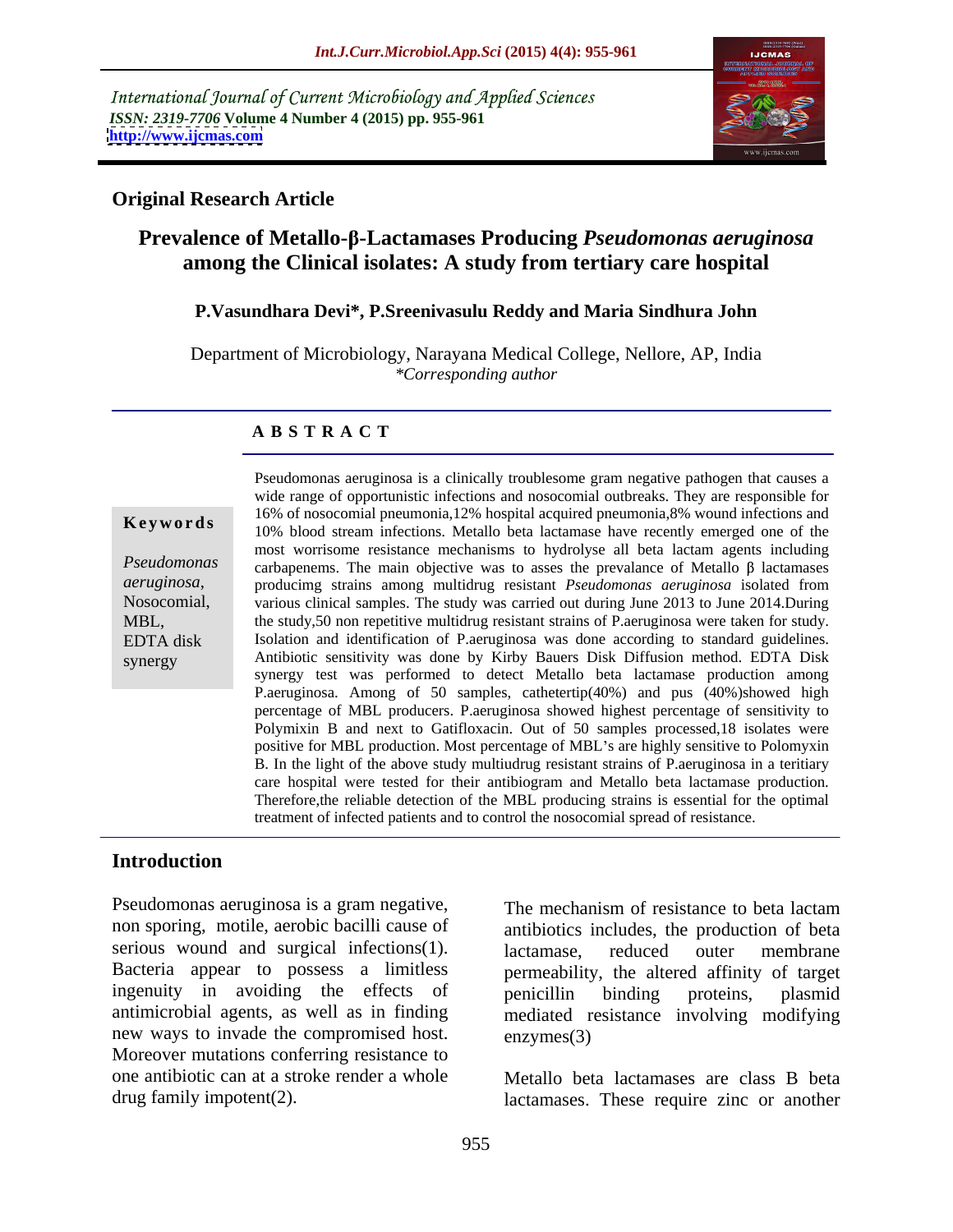heavy metal for their catalytic activity and producing strains is essential for the their activities are inhibited by metal optimum treatment of infected patients and chelating agent such as EDTA and thiol to control the nosocomial spread of based compounds(4).Class B beta resistance. lactamases confer resistance to a wide range of beta lactam compounds, including cephalosporins and carbapenems. Class B beta lactamases are resistant to inactivation The present study was carried out on by clavulanate, sulbactum and *P. aeruginosa* obtained from various clinical tazobactam(5). Metallo beta lactamases have samples of admitted patients of Narayana the ability to hydrolyse a wide variety of General and Superspeciality Hospital during beta lactam agents such as penicillins, cephalosporins and carbapenems. The majority of matallo beta lactamases are chromosomally encoded and their isolated include Pus, Urine, Sputum, expression may be constitutive and Catheter tip, Body fluids. All the samples inducible(6). were processed for isolation of and

Metallo beta lactamase producing strains pose a serious threat to patients, mandating careful antibiotic stewardship and infection

Currently no standardized method for MBL detection has been proposed, despite PCR by gram staining(gram negative bacilli), being highly accurate and reliable(8). To catalase(positive), oxidase(positive), facilitate the screening for MBL producers in the clinical microbiology laboratory, phenotypic tests based on the principle of disc diffusion for detection of MBL producing isolates have recently been berformed by Kirby Bauer method. proposed. They are EDTA disc synergy test, Hodge test, Double disk synergy test, piperacillin (100µg/disc), ceftazidime Simple micro dilution test, Commercial (30µg/disc), cefoperazone (75µg/disc), methods MBL E test.(9,5,4,10). In the cefaperazone+sulbactum  $(75+30\mu g/disc)$ ,<br>absence of novel agents for the treatment of amikacin  $(230\mu g/disc)$ , gentamicin absence of novel agents for the treatment of amikacin (230 $\mu$ g/disc), gentamicin<br>infections caused by multi resistant gram (10 $\mu$ g/disc), tobramycin (40 $\mu$ g/disc), infections caused by multi resistant gram  $(10\mu g/disc)$ , tobramycin  $(40\mu g/disc)$ , negative bacteria, the uncontrolled spread of netilmycin  $(30\mu g/disc)$ , polymixinB negative bacteria, the uncontrolled spread of a netilmycin (30µg/disc), polymixinB<br>MBL produces may lead to treatment (100units/disc), imipenem (10µg/disc), MBL produces may lead to treatment (100units/disc), imipenem (10 $\mu$ g/disc), failures with increased morbidity and meropenem (10 $\mu$ g/disc), gatifloxacin failures with increased morbidity and meropenem<br>mortality(4). The main objective of the (5µg/disc). mortality $(4)$ . The main objective of the present study was to assess the prevalence of metallo beta lactamase producing strains among multi drug resistant pseudomonas aeruginosa isolated from various samples. EDTA disk synergy test was performed to

resistance.

# **Materials and Methods**

*P.aeruginosa* obtained from various clinical the period June 2013 to June 2014.

The samples from which the strains were antibiotic sensitivity testing was performed on Muller Hinton Agar plates by Disk Diffusion method(CLSI).

control programs(7). Isolation of organism was done by streaking the samples on Macconkey's agar and Blood agar plates. Futher identification was done catalase(positive), pigment production(positive), hanging drop preparation(motile) was done.

> Antibiotic sensitivity testing method was performed by Kirby Bauer method. Antibiotics included in the study are piperacillin (100µg/disc), ceftazidime (30µg/disc), cefoperazone (75µg/disc), cefaperazone+sulbactum (75+30µg/disc), amikacin (230µg/disc), gentamicin (10µg/disc), tobramycin (40µg/disc), netilmycin (30µg/disc), polymixinB (100units/disc), imipenem (10µg/disc), meropenem (10µg/disc), gatifloxacin  $(5\mu g/disc).$

## **Metallo beta lactamase testing**

Therefore the reliable detection of the MBL detect Metallo lactamase production among *P.aeruginosa.*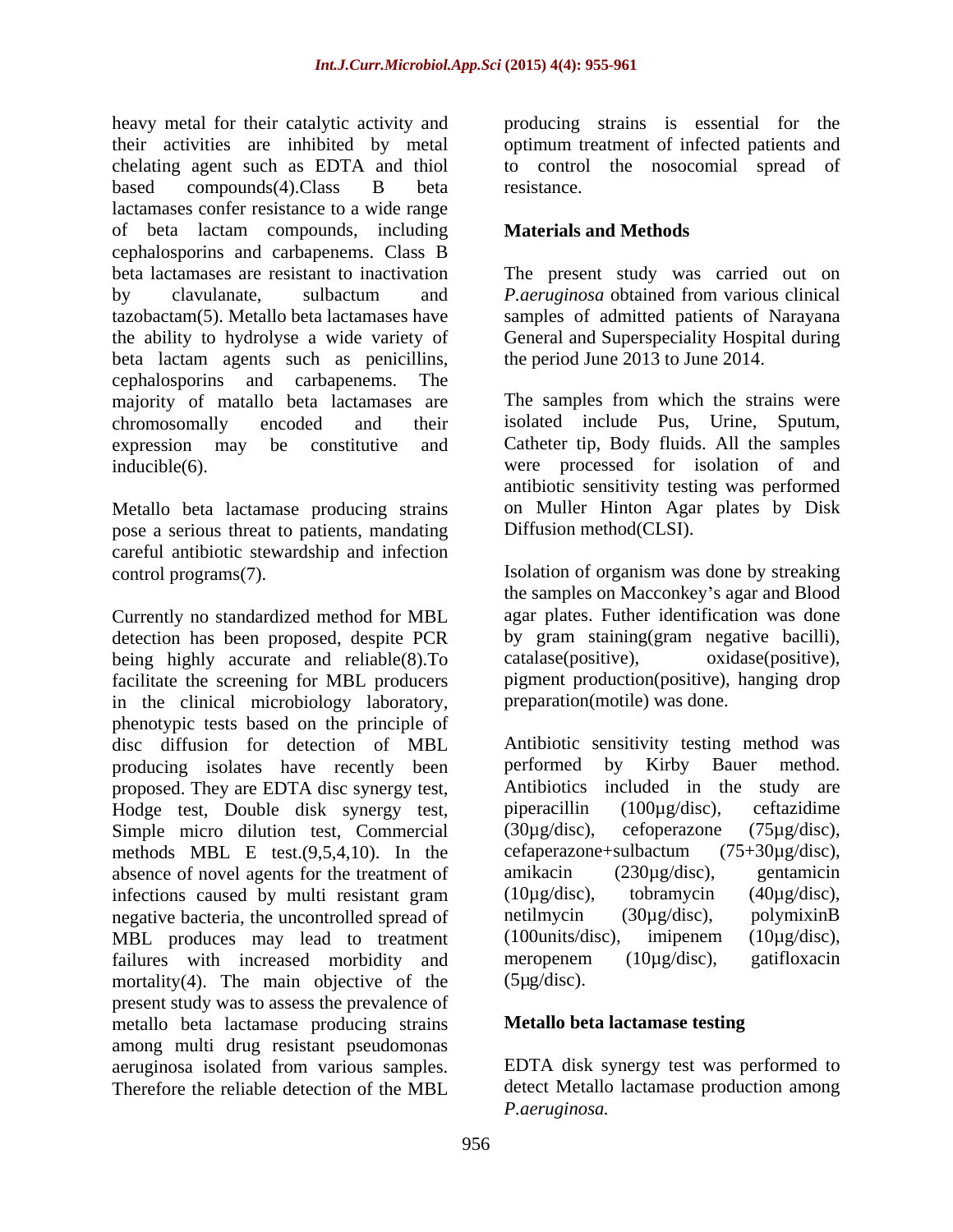An overnight broth culture of the test strain with opacity adjusted to 0.5 MC farland Carbapenem hydrolyzing MBL's have been standard was used and inoculated on a several countriesand have Muller Hinton agar after drying. A 10µg/ml emerged as the most important mechanisms imipenem disc and a blank filter paper disc, were placed 10 mm apart from edge to

multidrug resistant strains of *P.aeruginosa* were taken for study which were oxidase positive, gram negative, motile. The study is<br>carried out from June 2013 to June 2014 in carried out from June 2013 to June 2014 in department of Microbiology, Narayana

Among all the clinical specimens catheter tip and pus showed high percentage of MBL producers. Among all the clinical specimens (50),18 isolates showed MBL producers. *P.aeruginosa* showed highest percentage of sensitivity to Polymixin B and next to

Most percentage of MBL's are highly sensitive to Polomyxin B.

*P.aeruginosa* has been recognized as an MBL p<br>important pathogen responsible for a vast test(13) important pathogen responsible for a vast majority of hospital acquired infections especially in teritiary care hospitals.

Carbapenems are beta lactam antibiotics, presently considered as the most potent agents of treatment of multidrug resistance pseudomonas infections due to the stability of these agents against majority of beta lactamases and their high rate of permeation through bacterial outer membranes.

of carbapenem resistance.

edge,10µl of 0.5 M EDTA solution was then Production of MBL by pseudomonas species applied to the blank disc with resulted in has tremendous consequences, since these appropriate 1.5 mg/disc. After overnight organisms also carry other multi drug incubation, presence of enlarged zone of resistance genes and the only viable inhibition was interpreted as EDTA synergy treatment option remains potentially toxic positive. polymyxin B. In this study we have used **Result and Discussion** cut off  $\geq 7$ mm as positive MBL production In the ptesent study 50 non repetitive clinical samples showing multidrug IPM-EDTA double disk synergy test with a test. 50 *P.aeruginosa* isolates from various clinical samples showing multidrug resistance were taken and tested for MBL production. 18(36%) were positive for MBL production(Table-1).

Medical College, Nellore. two year study from Alfred hospital, Peleg *et al*(11) have recently described a showing 55.8% MBL positive isolates(11), Doguen young *et al*(12) from Korea showed 50% of MBL production in Pseudomonas.

Gatifloxacin. Catifloxacin. Catifloxacin. Catifloxacin. Compared to be wide spread among 20% of all  $P$ seudomonas isolates and 70% of A study from European hospital detected multi drug resistant *P.aeruginosa* that were carrying bla-VIM MBL genes, were shown to be wide spread among 20% of all Pseudomonas isolates and 70% of Carbapenem resistant isolates(8).

> From Vellore only 75% were found to be MBL producers by EDTA disc synergy  $test(13)$

Another study from Banglore showed that 12% isolates were resistant to carbapenems and all are MBL producers(14).

Sarkar *et al*(15) in Uttaranchal used IMP- EDTA disk synergy test for distinguishing MBL producers from non MBL producers 54.5% were MBL producers.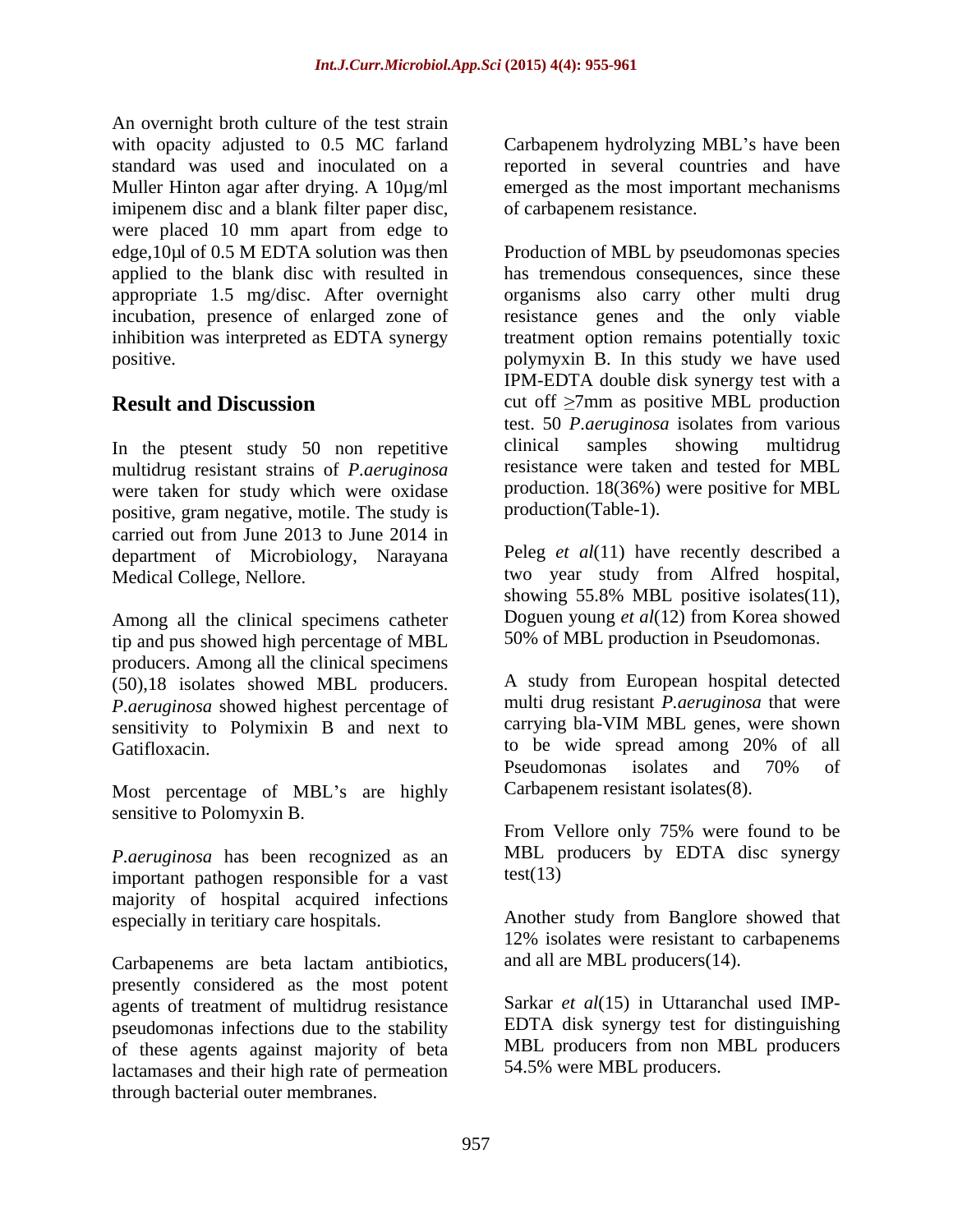### *Int.J.Curr.Microbiol.App.Sci* **(2015) 4(4): 955-961**

| <b>Clinical Specimens</b> | No.of isolates | <b>MBL</b> producers |
|---------------------------|----------------|----------------------|
| Urine                     |                | 8(38%)               |
| <b>Pus</b>                | 200            | 8(40%)               |
| Catheter tip              |                | 2(40%)               |
| Body fluids               |                |                      |
| Sputum                    |                |                      |
| Total                     |                | 18(36%)              |

# **Table.1** Prevalence of MBL producing strains

# **Table.2** Antibiotic sensitivity profile of pseudomonas from clinical isolates

| <b>Antibiotics</b> |                    | <i>P.aeruginosa</i> isolates (n=50) |              |
|--------------------|--------------------|-------------------------------------|--------------|
|                    | <b>Sensitivity</b> | <b>Moderately</b><br>sensitive      | Resistance % |
| piperacillin       |                    |                                     | 47(93%)      |
| cefoperazone       |                    |                                     | 39(78%)      |
| cefoperazone+      | 6(12%)             | 7(14%)                              | 37(74%)      |
| sulbactam          |                    |                                     |              |
| cefotoxime         | 3(6%)              | $1(2\%)$                            | 46(92%)      |
| ceftazidime        |                    |                                     | 41(82%)      |
| aztreonam          |                    |                                     | 35(70%)      |
| imipenem           |                    |                                     | $50(100\%)$  |
| meropenem          |                    |                                     | $50(100\%)$  |
| polymixin B        | 10(20%)            | 36(72%)                             | $4(8\%)$     |
| ciprofloxacin      | 3(7%)              |                                     | 47(93%)      |
| gentamicin         | 2(5%)              | $1(2\%)$                            | 47(93%)      |
| amikacin           | 7(14%)             | 4(8%)                               | 39(78%)      |
| tobramycin         | $1(2\%)$           | $1(2\%)$                            | 48(96%)      |
| netilmycin         | $1(2\%)$           | $1(2\%)$                            | 48(96%)      |
| gatifloxacin       | 8(16%)             | 2(4%)                               | $40(80\%)$   |
| chloramphenicol    | $1(2\%)$           | 2(4%)                               | 47(93%)      |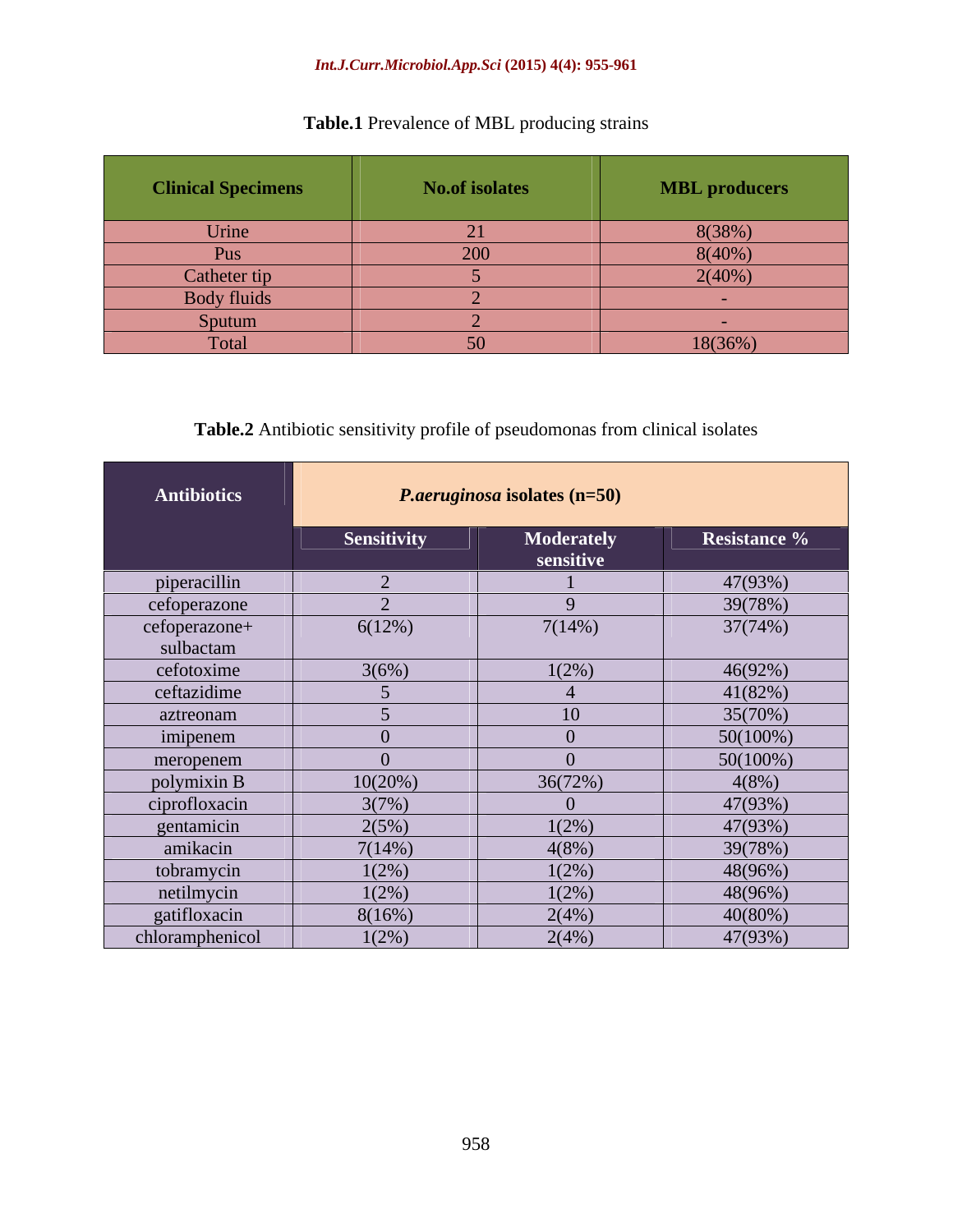| Sl. No | Antibiotics             |                                       |
|--------|-------------------------|---------------------------------------|
|        |                         | Percentage sensitivity<br>MBL's(n=18) |
|        | piperacillin            | Nill                                  |
|        | cefoperazone            | $2(11.1\%)$                           |
|        | cefoperazone+ sulbactam | $1(5.5\%)$                            |
|        | cefotoxime              | $1(5.5\%)$                            |
|        | ceftazidime             | $2(11.1\%)$                           |
|        | aztreonam               | $7(38.8\%)$                           |
|        | imipenem                | <b>Contract Contract</b>              |
|        | meropenem               | <b>Contract Contract</b>              |
|        | polymixin B             | $11(61.1\%)$                          |
| 10     | ciprofloxacin           | <b>Contract Contract</b>              |
| 11     | gentamicin              | <b>Contract Contract</b>              |
| 12     | amikacin                | $7(38.8\%)$                           |
| 13     | tobramycin              | $1(5.5\%)$                            |
| 14     | netilmycin              | $1(5.5\%)$                            |
| 15     | gatifloxacin            | $1(5.5\%)$                            |
| 16     | chloramphenicol         | <b>Service</b>                        |

# **Table.3** Sensitivity pattern of MBL producers to Various antibiotics

Most percentage of MBL's are highly sensitive to Polomyxin B.

# Multi drug resistance

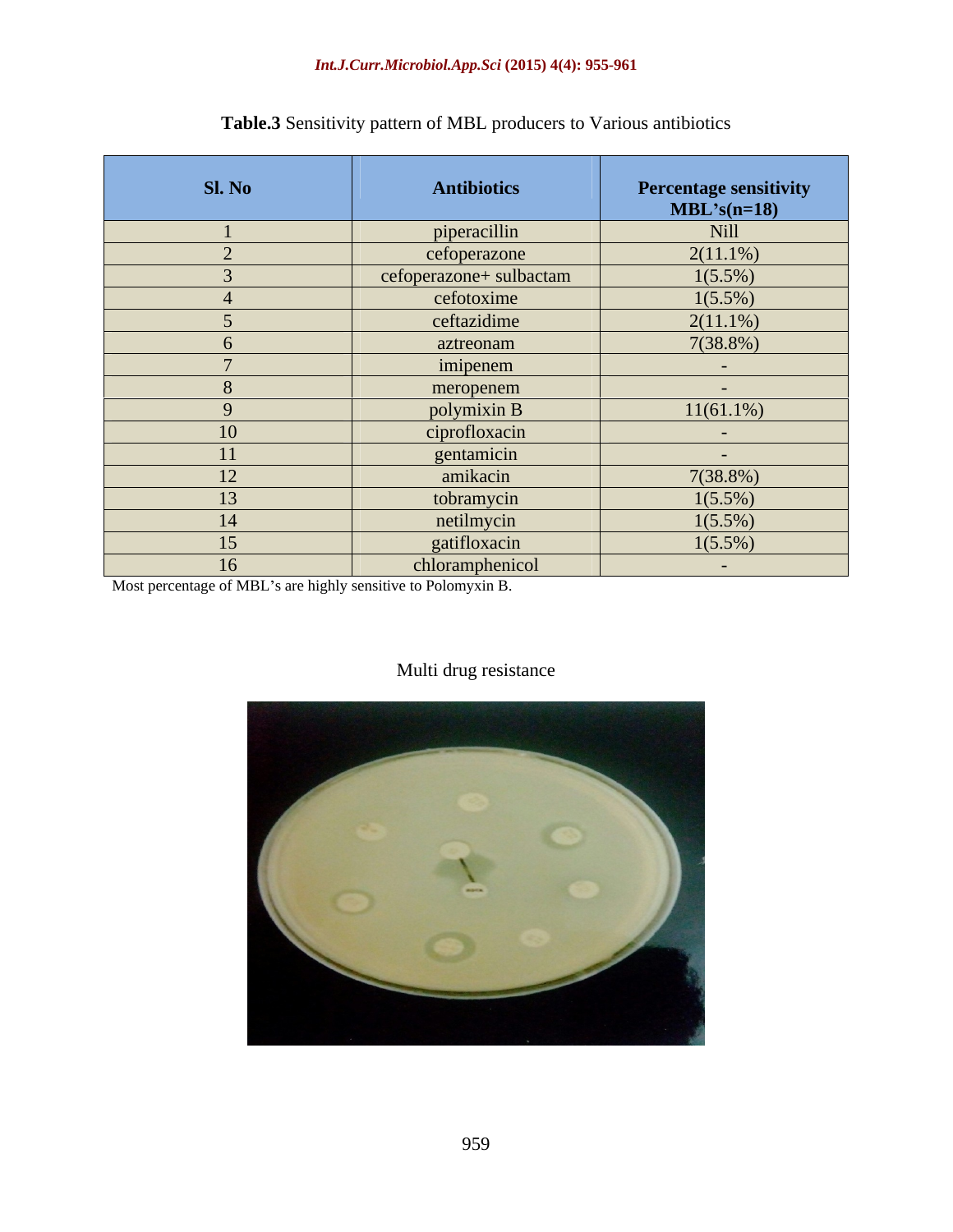#### *Int.J.Curr.Microbiol.App.Sci* **(2015) 4(4): 955-961**



#### IMP-EDTA Double disk synergy test positive

In our study 18(36%) of MBL producing Pseudomonas were isolated among 50 spectrum beta lactamases including carbapenem resistant Pseudomonas. Among these 50 Pseudomonas aeruginosa isolates producing strains among the Pseudomonas

There was highest isolation of MBL producing Pseudomonas among the catheter to be the most sensitive 11(61%) followed by amikacin 7(38.8%) and aztreonam 7(38.8%).

From this it can be inferred that Metallo beta 1. Doggett R.G. Microbiology of lactamases producing Pseudomonas Pseudomonas aeruginosa.In:Dogett aeruginosa are some what lower in incidence in our Narayana General Hospital. In future this scenario may change because the gene responsible for MBL production is carried on mobile genetic element resulting in rapid spread to sensitive bacteria in the Hospital. This emphasizes the necessity for cuido Funke Topley and Wilson's recognition of Metallo beta lactamase producing isolates, rigorous infection

control and restricted clinical use of broad spectrum beta lactamases including carbapenems.

21 from urine,20 pus,5 catheter tip, 2 body *P.aeruginosa* is the commonest pathogen fluids,2 sputum.MBL production seen in causing HAI among immunosuppressed 8(38%) from urine, 8(40%) from pus, patients.MBL production is the major cause 2(40%)catheter tip. There were no MBL for resistance to carbapenem group of isolates from body fluids and sputum. effective drugs for treatment of infections tip isolates (40%)(Table-1). Antibiotic phenotypically in the laboratory. Routine sensitivity pattern was checked for 18 MBL detection of MBL's will ensure optimal positive isolates and polymixinB was found patient care and timely introduction of antibiotics which are considered to be caused by *P.aeruginosa*. By using imipenem-EDTA double disk synergy test we can detect MBL production appropriate infection control procedure.

#### **References**

- 1.Doggett R,G. Microbiology of Pseudomonas aeruginosa.In:Dogett R.G,ed.pseudomonas aeruginosa. Clinical manifestations of infection and current therapy. New York Academic press;1979;1-8.
- 2.IAN M.Gould, Antibacterial therapy, S.Peter Borriello, Patrick R.Murray and microbiology and microbial infections,